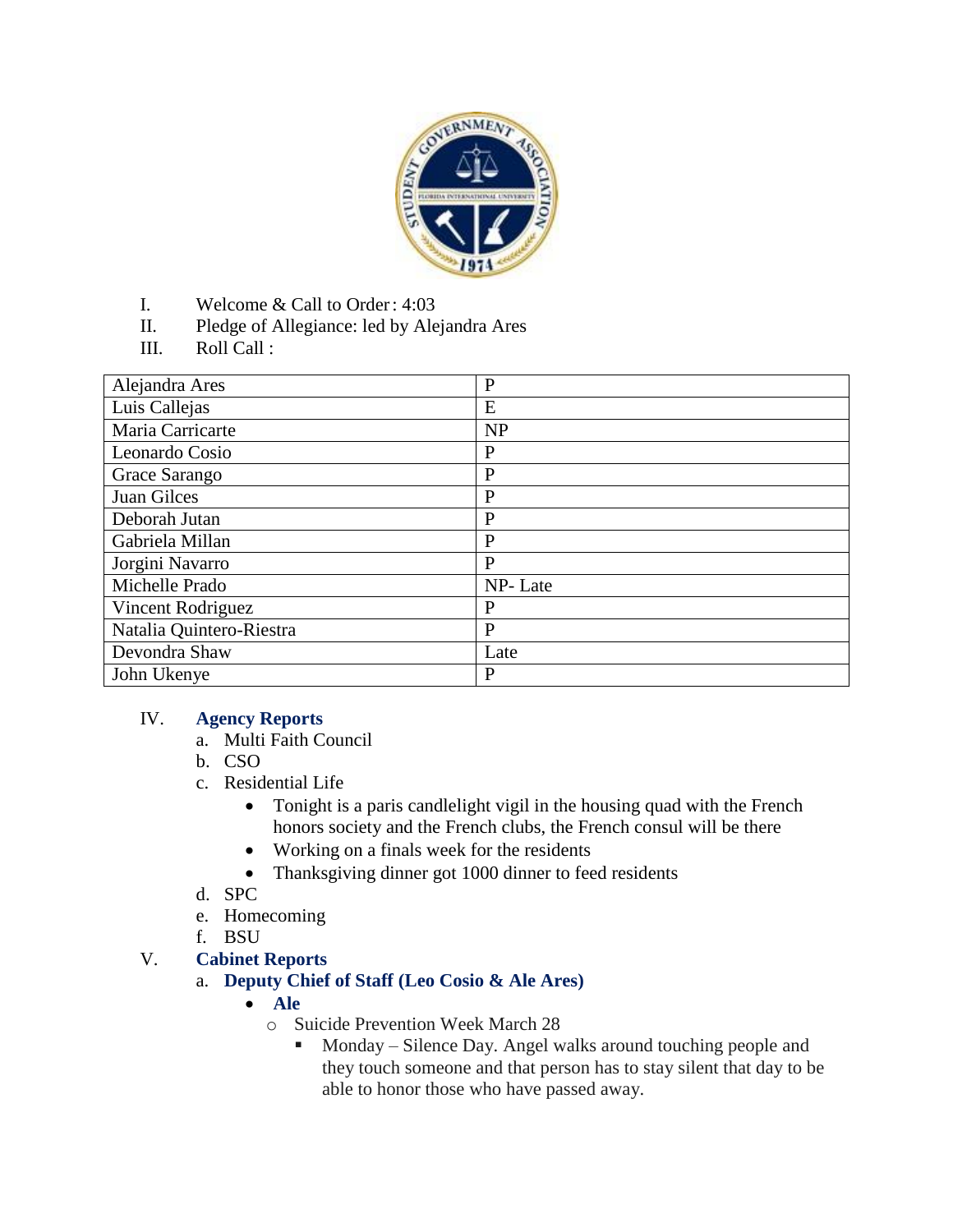- Tuesday mental health screening test, buttons tabling, finger ribbons
	- o Tie a ribbon around your finger to remember to appreciate yourself
- $\blacksquare$  Wednesday Mrs. Doubtfire pie in the face. Greek organizations will participate in and the one who gets the most people to get pied in the face will get a price similar to the pumpkin decorating contest
- $\blacksquare$  Thursday mental health screening test, buttons tabling
- Friday spreading awareness about the walk, tabling
- Saturday Walk is April 2nd.
- **Leo**
	- o Attended the spring week of welcome meeting and they talked about planning for WOW and tabling dates.
	- o Details have been sent out and the information will be due Friday to Bobby Borgmann
	- o Both SGA e- board will be participating in a kayak event and U wide afterwards
- b. **Marketing Coordinators (Maria Carricarte)**
- c. **Student Experience Coordinator (Natalia Quintero-Riestra)**
- d. **Student Development Coordinator (Michelle Prado)**
	- Talking to CLS to be able to continue being involved with SGA with FIU online as well
- e. **Panther Rage Coordinator (Deborah Jutan)**
	- No report
- a. **Veteran Affairs Coordinator (Vincent Rodriguez)**
	- i. No report
- b. **Special Events Coordinator (John Ukenye & Grace Sarango)**
	- **John** 
		- o Student leadership committee met and they reviewed 26 proposals and deliberated to have speakers
		- o BOGO theme will be love the earth and publications will be designing the flyers
			- Two tables will be reserved for SGA and interns
			- Right now the shirt is black with teal letters but is still a work in progress
		- o Pre finals is Wednesday 3-5 coffee bar with a out and the Thursday 5-7 pm might have DJ, GC Lawns both days, will require volunteers to swipe ID's
		- o Monday is midnight breakfast a lot of volunteers are needed either interns or members, doors open at 10:30. Doodles will be sent out for volunteers
		- o Tuesday is PDQ
		- o Wednesday is Three Chefs and a Chicken
	- **Grace**
		- o There's an upcoming meeting with campus life this Friday, to finalize dates, names and locations for week of welcome.